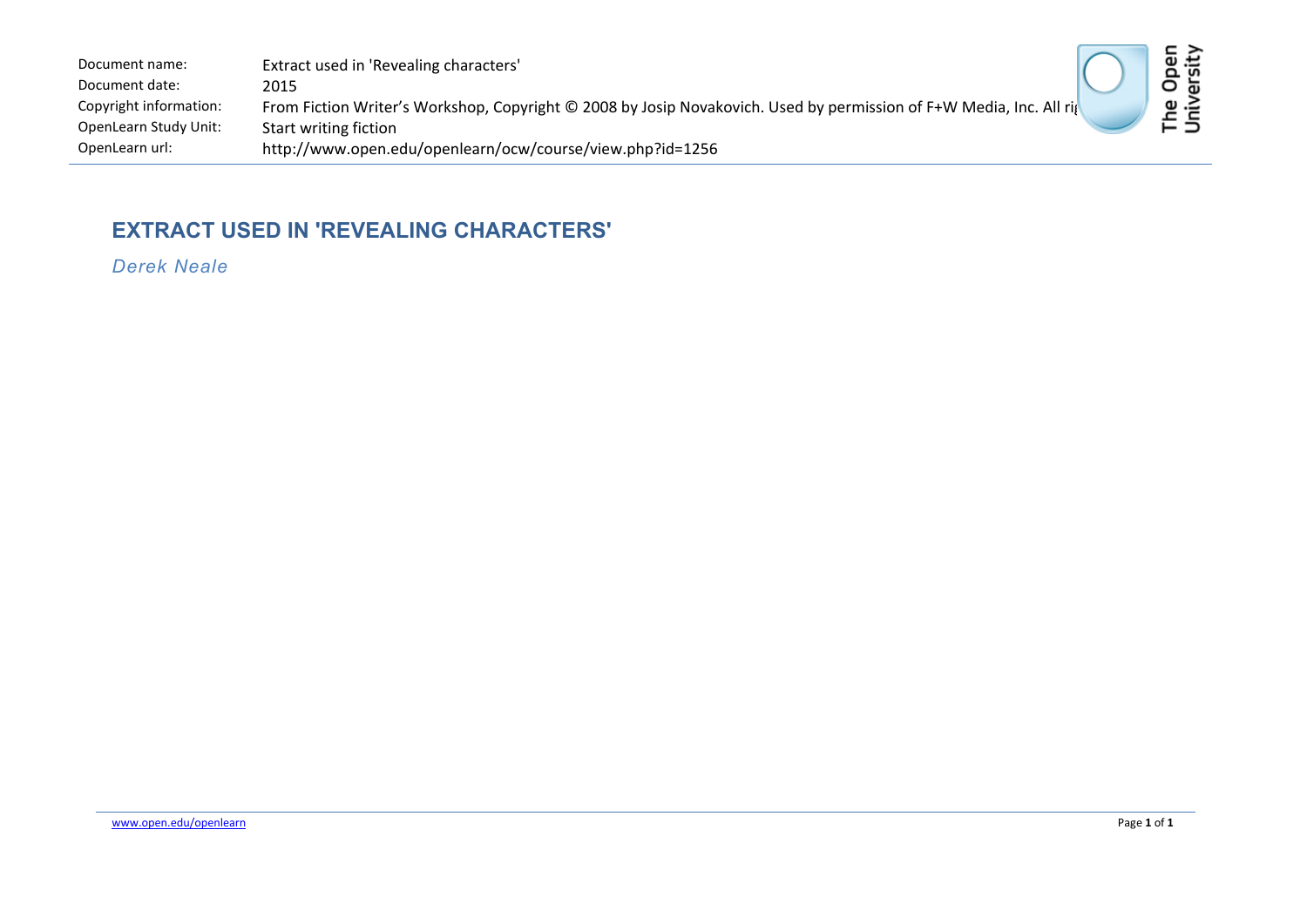

# **Start Writing Fiction**

## **Extract used in 'Revealing characters'**

## **Josip Novakovich –** *Fiction Writer's Workshop*

### **Portraying a character**

The way you present a character is at least as important as where you get the character. Fleshing out your characters in various ways may take up most of the story. So if you learn how to make your characters act on a stage, in your setting, you'll certainly be able to write stories. In this section you'll find a variety of ways to portray a character.

### **Summary**

You can tell us outright what your fictional characters are like and what they do. If you answered the questionnaire at the end of the previous section, you have a rough character summary. Link the character traits that strike you as the most important ones, and you'll have a complete character summary. Here's a classic summary from *Don Quixote* by Miguel de Cervantes:

This gentleman, in the times when he had nothing to do – as was the case for most of the year – gave himself up to the reading of books of knight errantry; which he loved and enjoyed so much that he almost entirely forgot his hunting, and even the care of his estate.

He so buried himself in his books that the spent the nights reading from twilight till daybreak and the days from dawn till dark; and so from little sleep and much reading, his brain dried up and he lost his wits.

Cervantes goes on with the summary for several pages, but I think this excerpt gives you an idea of how summary works. We find out Don Quixote's work and leisure habits, hobbies and passions, and the consequences of pursuing these – his obsession with books results in his illness, madness.

The advantage of this method is its simplicity and readability: The writer quickly focuses on the main character's conflict and supplies the background we need to know. You clearly set up expectations for what follows if you use this method in or near the beginning of your story. Unless you botch the summary, your reader will easily understand what the main character traits and conflicts are about.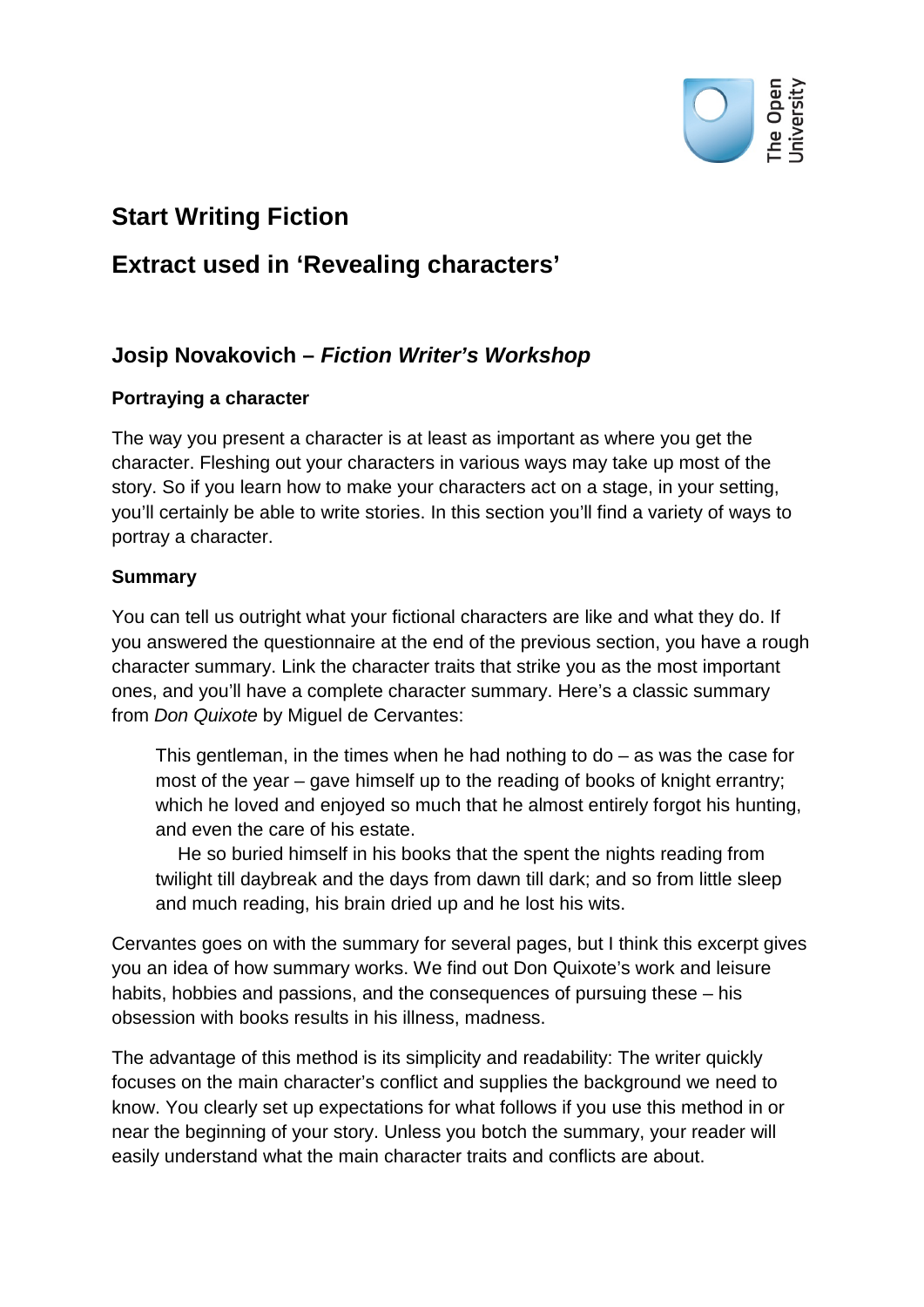The disadvantage to this method is that you are bound to tell rather then show what your character is like – this method makes it hard to see and hear the character. While the summary goes on, no dramatic action, no dialogue, takes place. We are waiting. Still, the character summary is often worth risking; after you orient the reader clearly and quickly, you will not need to stall the dramatic action (in order to supply the background) once it begins to take place.

Here's another example of how summary works, from *The Sun Also Rises* by Ernest Hemingway. See how quickly we learn the character's main concerns:

Robert Cohn was once middleweight boxing champion of Princeton. Do not think that I am very much impressed by that as a boxing title, but it meant a lot to Cohn. He cared nothing for boxing, in fact he disliked it, but he learned it painfully and thoroughly to counteract the feeling of inferiority and shyness he had felt on being treated as a Jew at Princeton. There was a certain inner comfort in knowing he could knock down anybody who was snooty to him, although, being very shy and a thoroughly nice boy, he never fought except in the gym.

This is the opening of the novel. There's no scene for us to visualize, but we receive the basic outline of the character's psychology and motivation. Later, we'll hear the character speak, see him act, but for now, we have some guiding ideas about him (and the novel), which will help us understand what follows.

If this approach strikes you as too much 'telling,' try to show all the information in a dramatic scene, and you'll realize that you'll need at least several pages to do it. Since the action Hemingway is concerned with is not in the past but in the dramatic present (which will follow), to go back into the past dramatically would dissipate the novel's focus. The summary gives us the relevant aspects of the past, so we can stick with the dramatic present. While it's not the most graceful method, it's certainly useful.

### **Repeated action or habit**

This is the most common notion of character – the expectation of how a person will behave in a given situation, based on the observation that she has behaved like that many times, that she has the habit. This may be an effective way of describing a person when you don't have the time to go into the scenes to show us how she behaves. Here's an example from 'Where Are You Going, Where Have You Been?' by Joyce Carol Oates:

She was fifteen and she had a quick, nervous giggling habit of craning her neck to glance into mirrors or checking other people's faces to make sure her own was all right.

Now we know that in many situations the girl behaves this way. It would take an awful lot of time to show this habit dramatically. If the sole point of the scenes were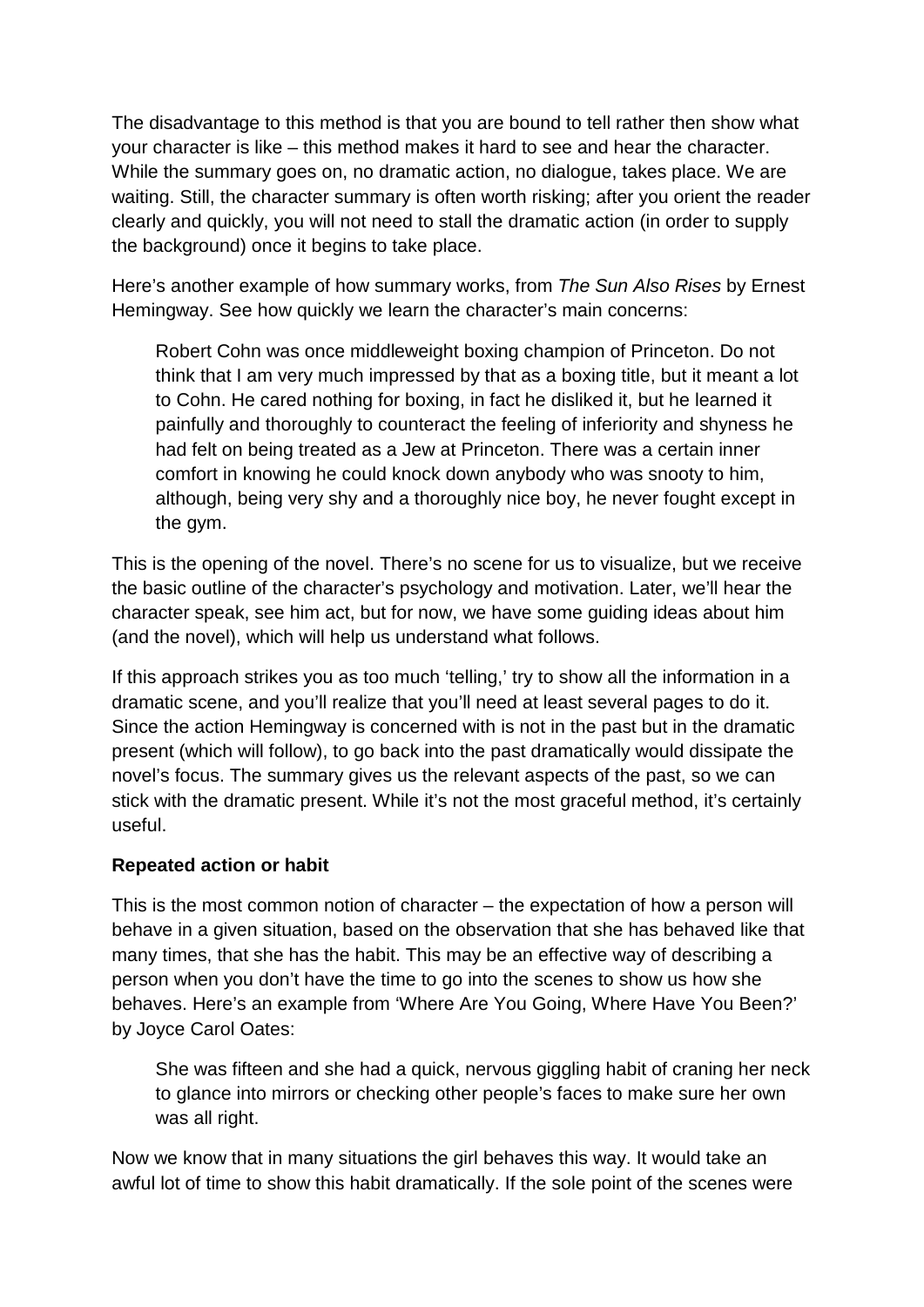to show her habit, the scenes would be a strain on the reader. Describing it in a summary will save you time. That's the advantage. The disadvantage is that doing this will delay your entry into your main dramatic scenes, where the story takes place.

### **Self-portrait**

The writer may let the character introduce himself to us. Again, this usually will be a summary of the basic concerns, at least in the beginning. Notice that a self-portrait can be achieved indirectly, as Hemingway's narrator does in the example of character summary from *The Sun Also Rises*. The narrator says, 'Do not think that I am very much impressed by that as a boxing title, but it meant a lot to Cohn.' In this sentence we notice a certain sense of superiority, perhaps arrogance, on the part of the narrator. When he characterizes Robert Cohn as 'very shy and a thoroughly nice boy,' we hear the narrator's voice. Who would speak of a twenty-year old as a 'thoroughly nice boy'? We begin to surmise inferences about the narrator. The narrator's summary gives us an explicit portrait of Robert Cohn and an implied and indirect self-portrait. Good economy.

Here's a direct self-portrait by the narrator of *Notes From Underground* by Fyodor Dostoyevsky:

I am a sick man ... I am a spiteful man. I am an ugly man. I believe my liver is diseased. However, I know nothing at all about my disease, and do not know for certain what ails me. I don't consult a doctor for it, and never have, though I have a respect for medicine and doctors. Besides, I am extremely superstitious, sufficiently so to respect medicine, anyway (I am well-educated enough not to be superstitious, but I am superstitious). No, I refuse to consult a doctor from spite ... My liver is bad, well – let it get worse!

Here, the advantage over the third-person summary is that the way sentences are put together, the way of thought, is our picture of the character just as much as the content of the thoughts. The Underground Man thinks in paradoxes, spitefully, in intentional self-contradictions. He certainly prepares us for the humorous and self– destructive acts to follow, so the disadvantages of this method, that it is not dramatic and that it does not create pictures, are not significant.

## **Appearance**

Image is not everything, but it does account for a lot. Through how a person looks, you may try to infer what the person is like – but appearances may be deceptive. Still, to suggest the person's character, you may select and interpret details, to guide the reader's expectations.

George Eliot uses this approach in the following paragraph from *Middlemarch*: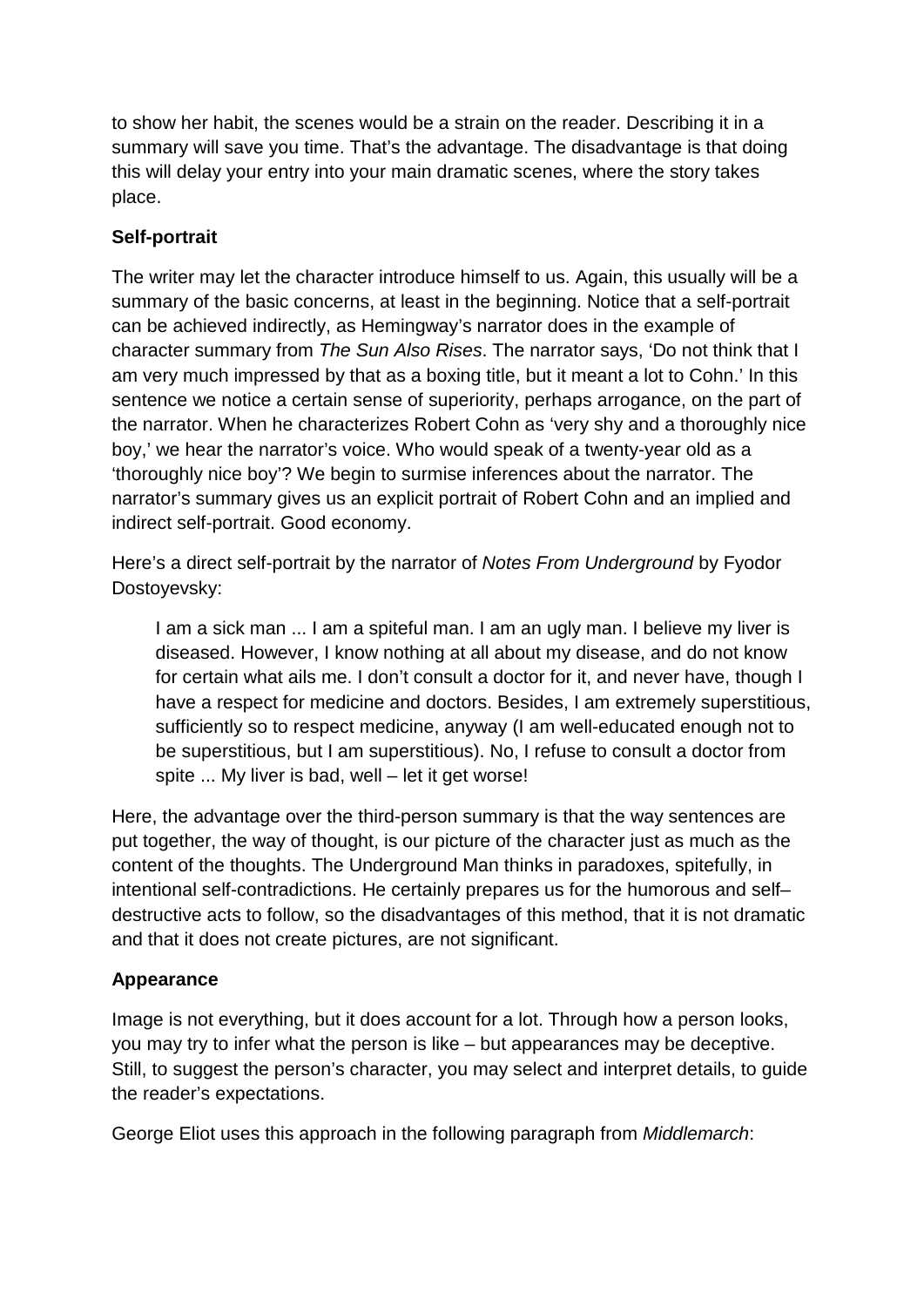Miss Brooke had that kind of beauty which seems to be thrown into relief by poor dress. Her hand and wrist were so finely formed that she could wear sleeves not less bare of style than those in which the blessed Virgin appeared to Italian painters; and her profile as well as her stature and bearing seemed to gain the more dignity from her plain garments, which by the side of provincial fashion gave her the impressiveness of a fine quotation from the Bible – or from one of our elder poets – in a paragraph of today's newspaper.

Eliot draws a portrait of a Victorian lady who drives the modesty of her dress to such an extreme that we are alerted by it. Immediately after this, Eliot gives us an inkling of how to interpret the appearance. 'She was usually spoken of as being remarkably clever, but with the addition that her sister Celia had more common sense.' Miss Brooke is so ascetic that she creates problems for herself; she imprisons herself in a sterile marriage to a priestly scholar. Her appearance points in the direction of the key conflict of the novel.

Eliot's description works like a painting, in which the surface details suggest character and mood. Sometimes the appearance of a character can indeed attain the quality of a good drawing, a cameo, as in the following example from 'Patriotism,' by the Japanese writer Yukio Mishima:

For the beauty of the bride in her white over-robe no comparisons were adequate. In the eyes, round beneath soft brows, the slender, finely shaped nose, and in the full lips, there was both sensuousness and refinement. One hand, emerging shyly from a sleeve of the over-robe, held a fan, and the tips of the fingers, clustering delicately, were like the bud of a moonflower.

Notice how, in the two above examples, the authors draw the hands more successfully than the faces. While hands are often more difficult than faces to render in paintings, in writing it's the reverse, because writing can capture motion and activity better than painting can. Hands can do more than faces can – unless we are mimes, and even with mimes, hands are at least as active as faces. In describing faces, it's easy to resort to smiles and frowns, and difficult to strike a fresh image. With hands, you can play with a large array of possibilities.

You can characterize someone even by his feet or his walk, as does Thomas Hardy in *The Mayor of Casterbridge*:

His measured, springless walk was the walk of the skilled countryman as distinct from the desultory shamble of the general labourer; while in the turn and plant of each foot there was, further, a dogged and cynical indifference personal to himself.

No matter how you describe a character's appearance, your reader must be able to see it. If you rely on an adjective and give us little besides, you will probably fail to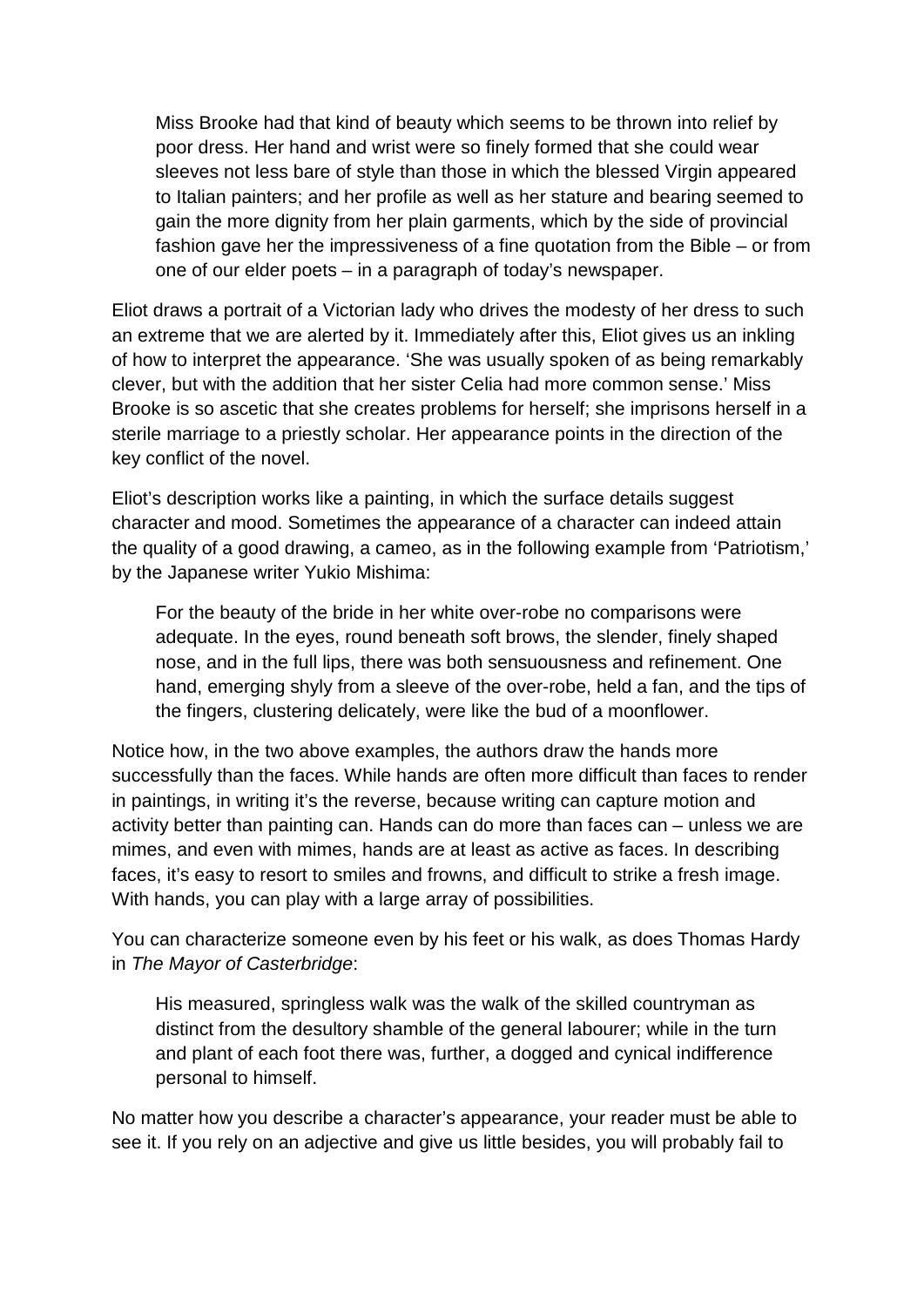make us visualize anything. In his novel *The Citadel*, British author A.J. Cronin makes this mistake and gives us an example of what not to do:

Late one October afternoon in the year 1921, a shabby young man gazed with fixed intensity through the window of a third-class compartment in the almost empty train labouring up the Penowell valley from Swansea.

This is the opening line from the novel. It accomplishes a lot in terms of setting, but the adjective *shabby* adds nothing. Judging from our being in a third-class compartment, we would get the notion of shabbiness anyhow, and *shabby* does not in any way give us the look of the man. *The Citadel* is an excellent novel, and it's good to see that not everything needs to be perfect for a novel to succeed. If you don't want to describe appearance, perhaps you can get away with it — but then don't pretend that you are depicting. Scratch out the *shabby*.

### **Scene**

In a scene you set your character in motion. Especially if she's speaking, you can show us the character in action, without needing to summarize and generalize, although you may supplement the scene with a summary.

Christopher Isherwood in 'Sally Bowles' draws a character portrait in a scene with dialogue:

'Am I terribly late, Fritz darling?'

'Only half or an hour, I suppose,' Fritz drawled beaming with proprietary pleasure. 'May I introduce Mr. Isherwood – Miss Bowles? Mr. Isherwood is commonly known as Chris.'

'I'm not,' I said. 'Fritz is about the only person who's ever called me Chris in my life.'

Sally laughed. She was dressed in black silk, with a small cape over her shoulders and a little cap like a page-boy's stuck jauntily on one side of her head:

'Do you mind if I use your telephone, sweet?'

'Sure. Go right ahead.' Fritz caught my eye. 'Come into the other room, Chris.'

'For heaven's sake, don't leave me alone with this man!' she exclaimed. 'Or he'll seduce me down the telephone. He's most terribly passionate.'

As she dialed the number, I noticed that her fingernails were painted emerald green, a colour unfortunately chosen, for it called attention to her hands, which were much stained by cigarette-smoking and as dirty as a little girl's.

Here we meet the character through her voice, appearance, action, as though in a theater, and certainly, she is theatrical. She says, 'He's most terribly passionate.'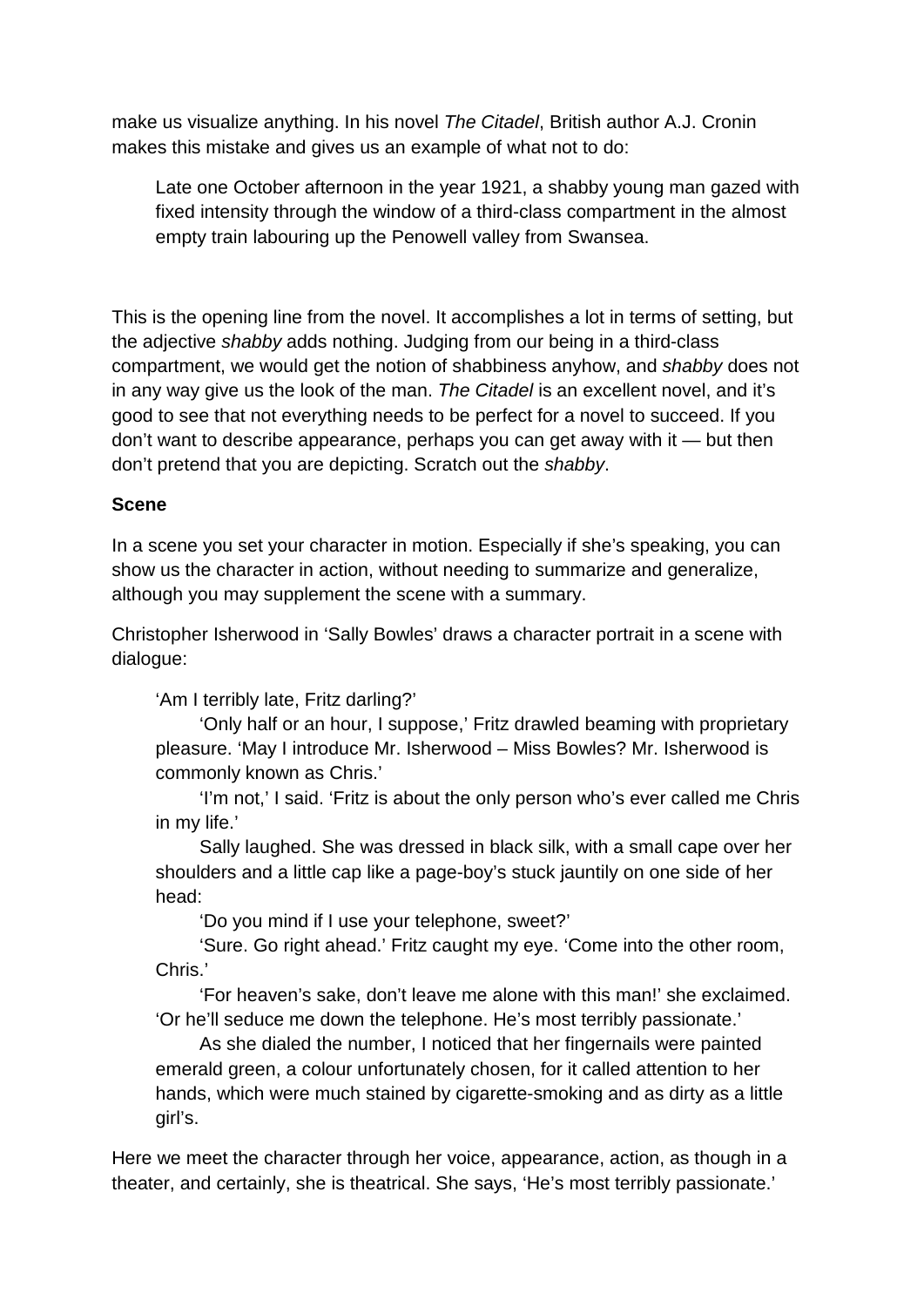This string of three adjectives is a kind of sophisticated excess that achieves a theatrical sound, as though we were listening to an ironic actor. Isherwood guides us to interpret the details, to see the little girl behind the sophisticated guise. The hands are as dirty as a little girl's. Emerald green for fingernail paint seems gaudy and excessive; in her attempt to appear sophisticated, she fails, but achieves a charm, especially through her flirtatious talk: 'He'll seduce me down the telephone.' The advantage of introducing a character in a scene is that we hear the character's voice and diction, and we see the person. So when the narrator analyzes this character, he does not do it abstractly, but in conjunction with what we have seen and experienced. The scene combines appearance, action and dialogue; it's a highly versatile approach. The drawback is that you can't supply the background easily without stalling a scene. Sometimes you can introduce a character through action, so we begin to see her without needing much dialogue, as does Bobbie Ann Mason in 'Shiloh':

Leroy Moffitt's wife, Norma Jean, is working on her pectorals. She lifts threepound dumbbells to warm up, then progresses to a twenty-pound barbell. Standing with her legs apart, she reminds Leroy of Wonder Woman. 'I'd give anything if I could just get these muscles to where they're real hard,' says Norma Jean. 'Feel this arm. It's not as hard as the other one.'

The advantage of this method is that the reader is immediately with you, visualizing, experiencing a scene. You can show and suggest what you could have told us about – such as that Norma Jean is a fitness nut, a bodybuilder, a self-obsessed person. The scene implies all this information without completely committing such a blatant interpretation, so it's less judgmental than a summary to this effect would be. (This is most lifelike. We watch how people behave, we never see abstract qualities such as self-obsession – we merely see the signs, symptoms, which we interpret.) The author leaves the opportunity of judgment to the reader. Whenever you can, show character traits acted out in scenes. If you are interested in directly judging your characters, of course, rely on summaries and interpretations. (Judgment does have its virtues – it's abstract, possibly philosophical.) The disadvantage to the scenic characterization method is that it's awkward to construct scenes that are outside of the main time frame of the story, unless you do flashbacks and memories. There's a limit to how many flashbacks you can handle without destroying the flow of the story. And there's a limit to how many things you can *show*, anyhow. Thus, although scenes are probably the most attractive method of characterization, you probably need to resort to summaries of relevant character deeds and inclinations outside of the story's time frame.

#### **Combining techniques**

Most developed character descriptions combine two or more approaches. During the course of a novel, we see a character in the ways the author chooses for us. That,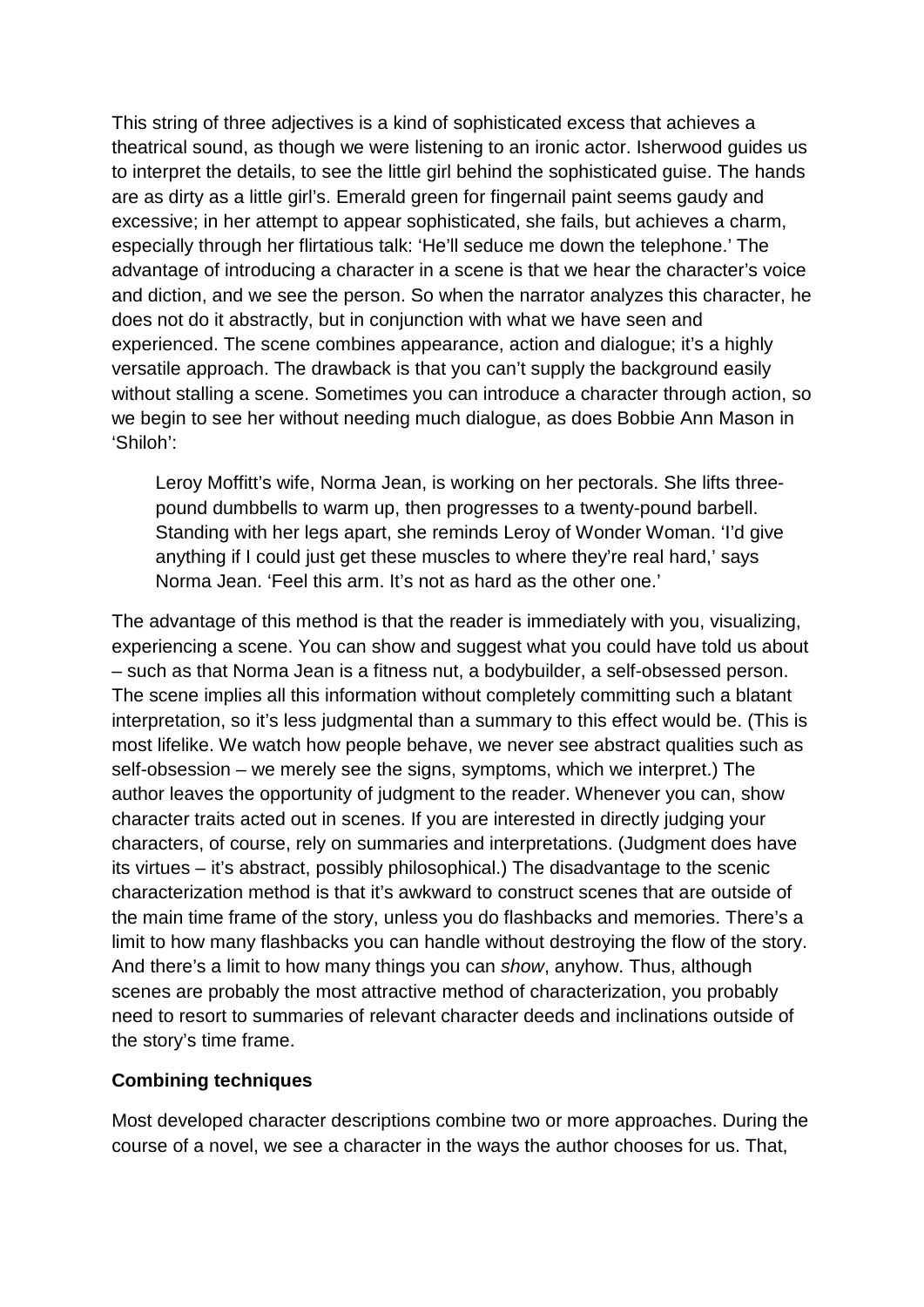too is lifelike – you hardly ever experience all the aspects of a friend right away. It takes time – different situations, communications, perceptions, and thoughts.

In Flannery O'Connor's [story], we see three approaches: habit, summary and appearance.

The alarm on the clock did not work but he was not dependent on any mechanical means to awaken him. Sixty years had not dulled his responses; his physical reactions, like his moral ones, were guided by his will and strong character, and these could be seen plainly in his features. He had a long tubelike face with a long rounded open jaw and a long depressed nose. His eyes were alert but quiet, and in the miraculous moonlight they had a look of composure and of ancient wisdom as if they belonged to one of the great guides of men.

'Strong character' is an abstract summary. 'A long tube-like face' is a caricature, appearance. 'He was not dependent on any mechanical means to awaken him' is a habit summary. These traits give us a quick synopsis of this man, which lead us into a scene, where we observe him in action.

Mr. Head went to the stove and brought the meat to the table in the skillet. 'It's no hurry,' he said. 'You'll get there soon enough and it's no guarantee you'll like it when you do neither.'

Now we hear him talk. Later we'll see him talk and act at greater length, each time getting to know him better. O'Connor's approach is incremental.

Here's a portrait of a paranoid schizophrenic, drawn by summary of habits, appearance and psychology. In 'Ward VI,' Anton Chekhov portrays the character so gently that he undermines our trust in the diagnosis of madness; later in the story we begin to perceive Russian psychiatry as mad, so that the character is quite justified in feeling persecuted.

Ivan Dmitrich Gromov ... is always in a state of agitation and excitement, always under the strain of some vague undefined expectation. The slightest rustle in the entry or shout in the yard is enough to make him raise his head and listen: are they coming for him? Is it him they are looking for? I like his broad pale face with its high cheekbones ... His grimaces are queer and morbid, but the fine lines drawn on his face by deep and genuine suffering denote sensibility and culture, and there is a warm lucid gleam in his eyes. I like the man himself, always courteous, obliging, and extremely considerate in his treatment of everyone except Nikita. When anyone drops a button or a spoon, he leaps from his bed and picks it up.

I think this is an excellent pattern not only combining summary and scene, but also sympathy. Chekhov treats a type, a paranoid schizophrenic, with enough sympathy